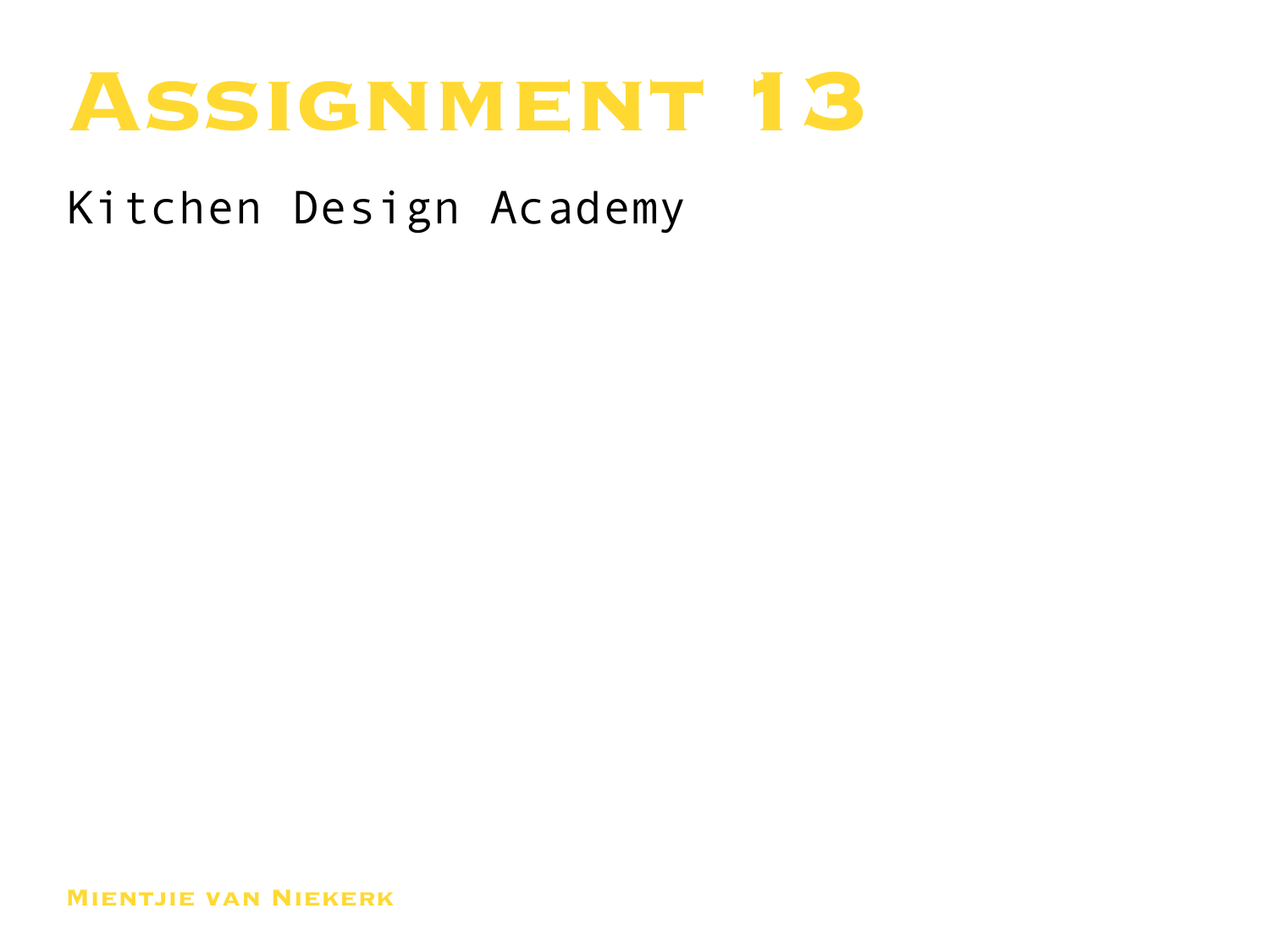#### **Client brief:**

-Lovely couple, late 50's. Both work full time. Would love to have the country style kitchen in their 100 year old house. No structural work required. Love the timber top and asked about hot dishes placed on the top. They would like to have an island with few stools. Mary has an extensive collection of French china she would like to have on display in the new kitchen. They both cook and have a large cook books collection..

The room is 5000x4000mmx3000mm high. The kitchen layout will be L with an island. You will have to decide on the size of the island.

### **Appliances list:**

- Ascot cooktop- freestanding 900mm gas top with electric oven.
- sink-Butler sink, 800mm wide
- range hood-undermounted 900mm wide
- Fridge freezer-800mm wide x 1720mm height

### Client Description & Brief .1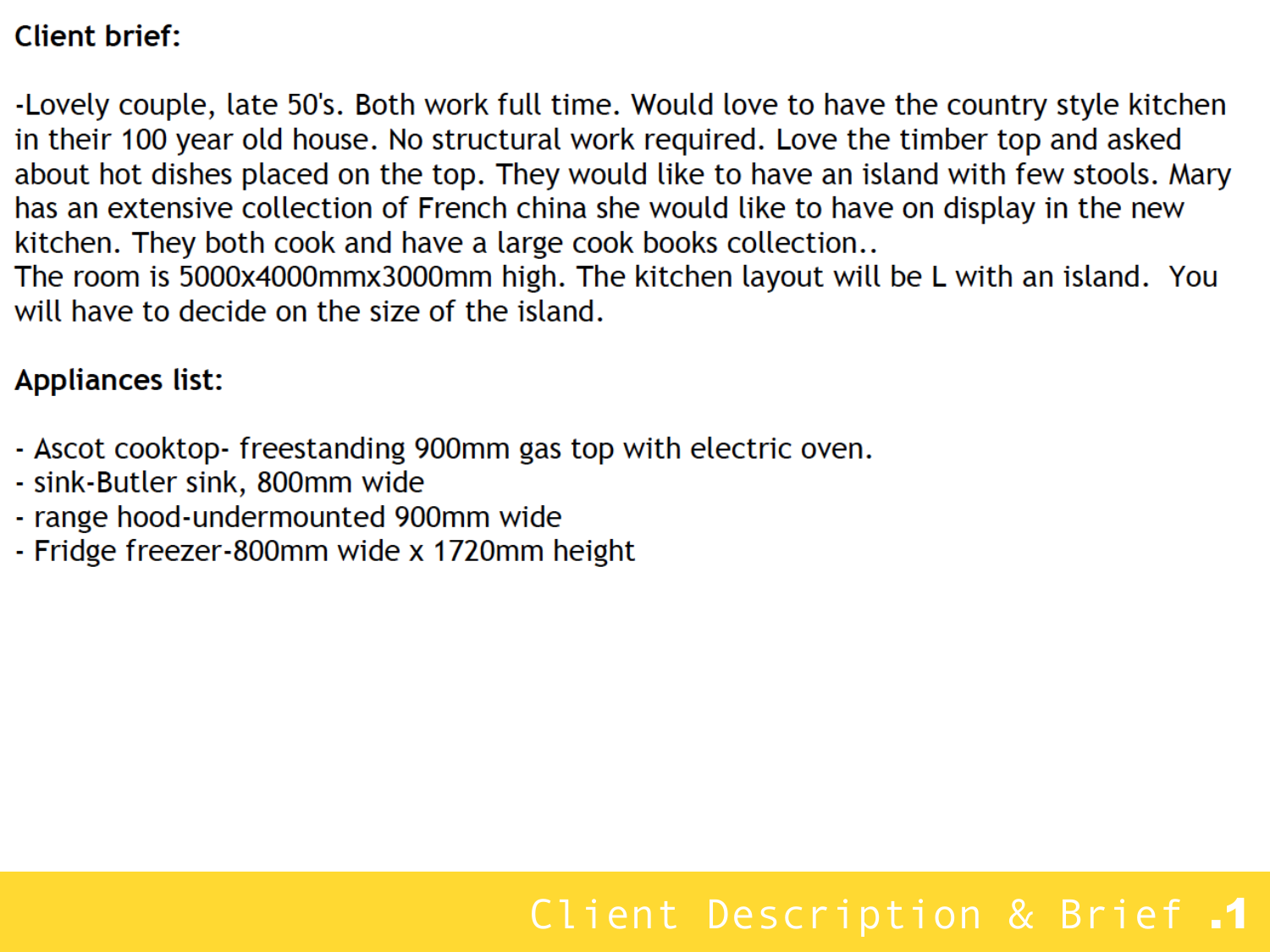| Item                                          | <b>Supplier / Manufacturer</b><br>Code                                                                                                                                                                  | <b>Material Description</b>                                                               | Moulding,<br>profiles, edges           | <b>Colour &amp; Finishes</b><br><b>Notes</b> |
|-----------------------------------------------|---------------------------------------------------------------------------------------------------------------------------------------------------------------------------------------------------------|-------------------------------------------------------------------------------------------|----------------------------------------|----------------------------------------------|
| <b>Door</b><br>panels and<br>drawer<br>fronts | <b>Fine Timber Doors</b><br>https://finertimberdoors.com.au/<br>bolection-mouldingsinsert-mouldings/,<br><b>FA Mitchell &amp; Co</b><br>https://www.famitchell.com.au/products/<br>mdf-supplier-sydney/ | 18 mm thick painted (white) MDF                                                           | Bolection moulding -<br>standard 32 mm | Vivid White by Deluxe                        |
| <b>Bench top</b>                              | <b>Fine Timber Doors</b><br>https://finertimberdoors.com.au/<br>thickness/                                                                                                                              | 40 mm thick solid timber (spotted<br>gum) bench top, square edge                          | Square edge                            | <b>Spotted Gum</b>                           |
| <b>Handles</b>                                | Blum / Hart Wholesale<br>12249110<br>https://www.blum.org.uk/shop/round-<br>knobs/carton-knob-1031536/                                                                                                  | Carton Knob, brass                                                                        |                                        | <b>Antique Brass</b>                         |
| <b>Hardware</b>                               | <b>Blum</b><br>https://www.handlesets.com/cabinet-<br>39C358B.20<br>hinges/c3440?<br>f1350=concealed+euro+hinges&r=48&s=<br>SCORE&p=1&categoryId=3440                                                   | <b>Blum</b> COMPACT 1/2 Inch Overlay<br>Concealed European Screw-On<br>Cabinet Door Hinge |                                        |                                              |
| <b>Carcass</b>                                | FA Mitchell & Co<br>https://www.famitchell.com.au/products/<br>mdf-supplier-sydney/                                                                                                                     | 16 mm thick white Melamine<br><b>Board</b>                                                |                                        | White                                        |

### Specifications and Finishes .2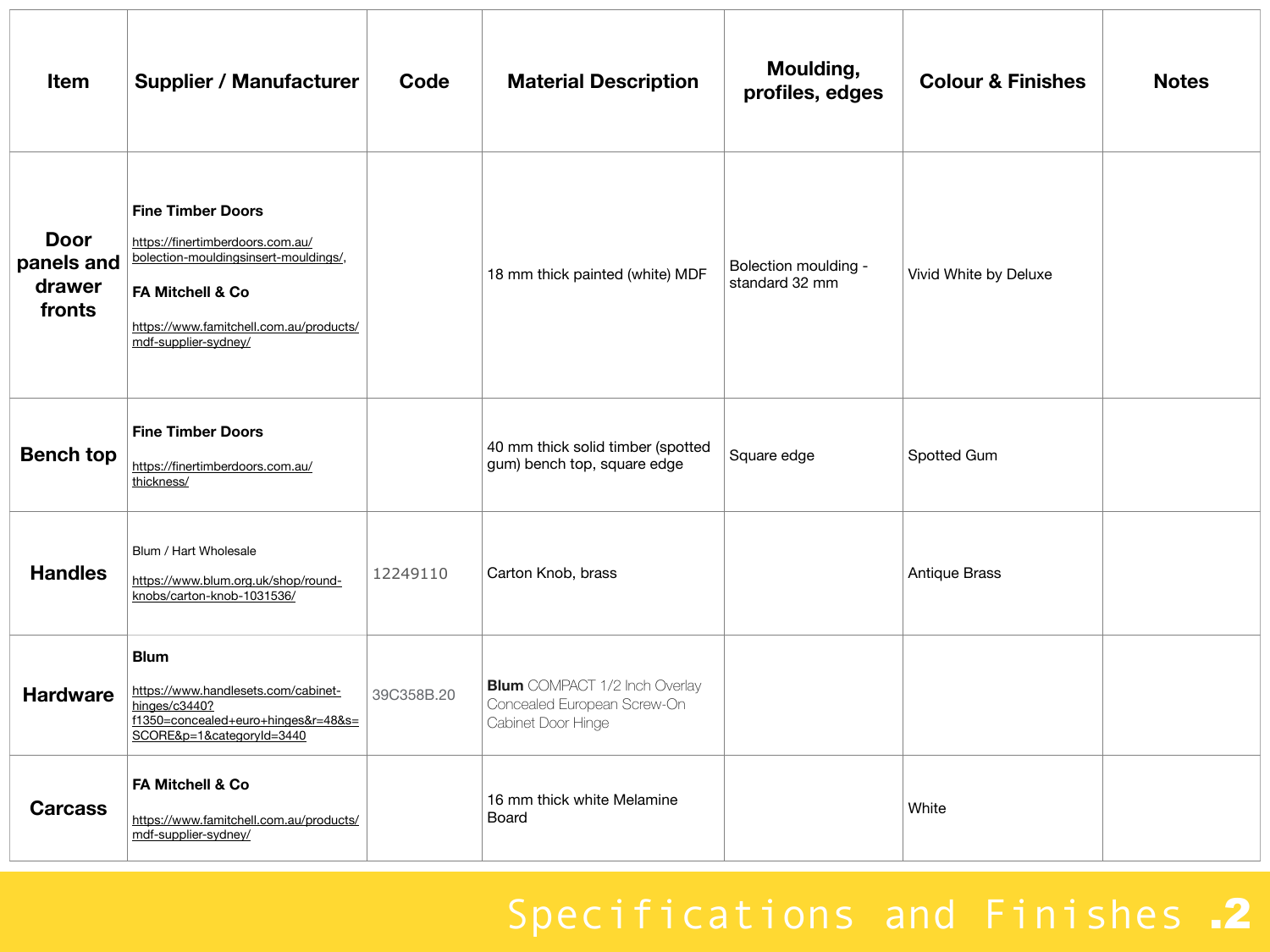



#### **Smeg Fridge/ freezer, FAB50RWH**

0 1 https://www.smeguk.com/ refrigerators/double-door



|<br>|<br>| 2000<br>| | 1000 900 900 **Schweigen Silent Undermount Rangehood, 900mm UM-PA9S**

Photo from: https:// www.schweigen.com.au/productcategories/undermounts



#### **A9-6: Ascot 90cm, 6 Burner Gas Block Hob**

https://steelbrandcomau-s9ihdyxurcd.stackpathdns.com/ media/A9-6.pdf



#### **Ascot 90cm Multi-function built in oven, EFE9**

https://steelbrand.com.au/product/ascot-90cm-multifunction-built-in-oven-afe9/



#### **Chester 80 x 50 Double Flat Fine Fireclay Butler Sink with Taphole and Over flow, 7403**

https://www.turnerhastings.com.au/kitchen/fine-fireclaysinks/butler-sinks/chester-80-x-50-double-flat-front-fine fireclay-butler-sink-with-taphole-and-overflow

### 120 300 220 220 Layout 1:20 .3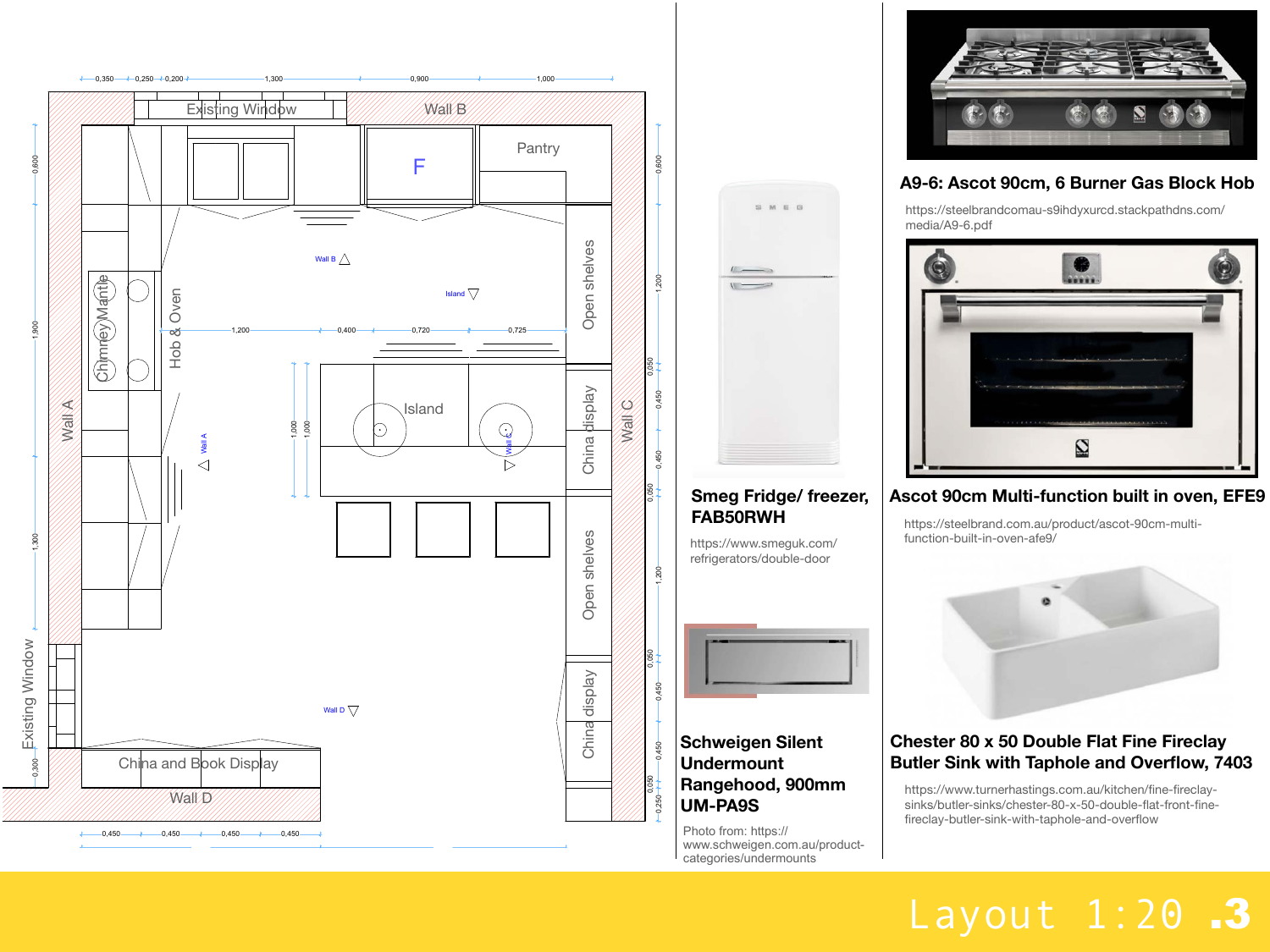

01 Wallace **Management and the United States of the United States and Tabes and Tabes and Tabes and Tabes and Wall A**









**150 x 150 Patchwork Tile Splash back** 



doors, MDF painted white **Bolection moulding cabinet**  https://www.jastimber.co.uk/cesena-prefinished-white-fire-door

356 **Chimney Mantle Traditional Corbel Column**



#### **Emery Pendant Light by LightCo**

https://lightco.com.au/interior/ pendant-light/emery-pendant-light/



**Brass and ceramic knobs**

https://www.blum.org.uk/shop/ round-knobs/carton-knob-1031536/

Elevations 1:20 .4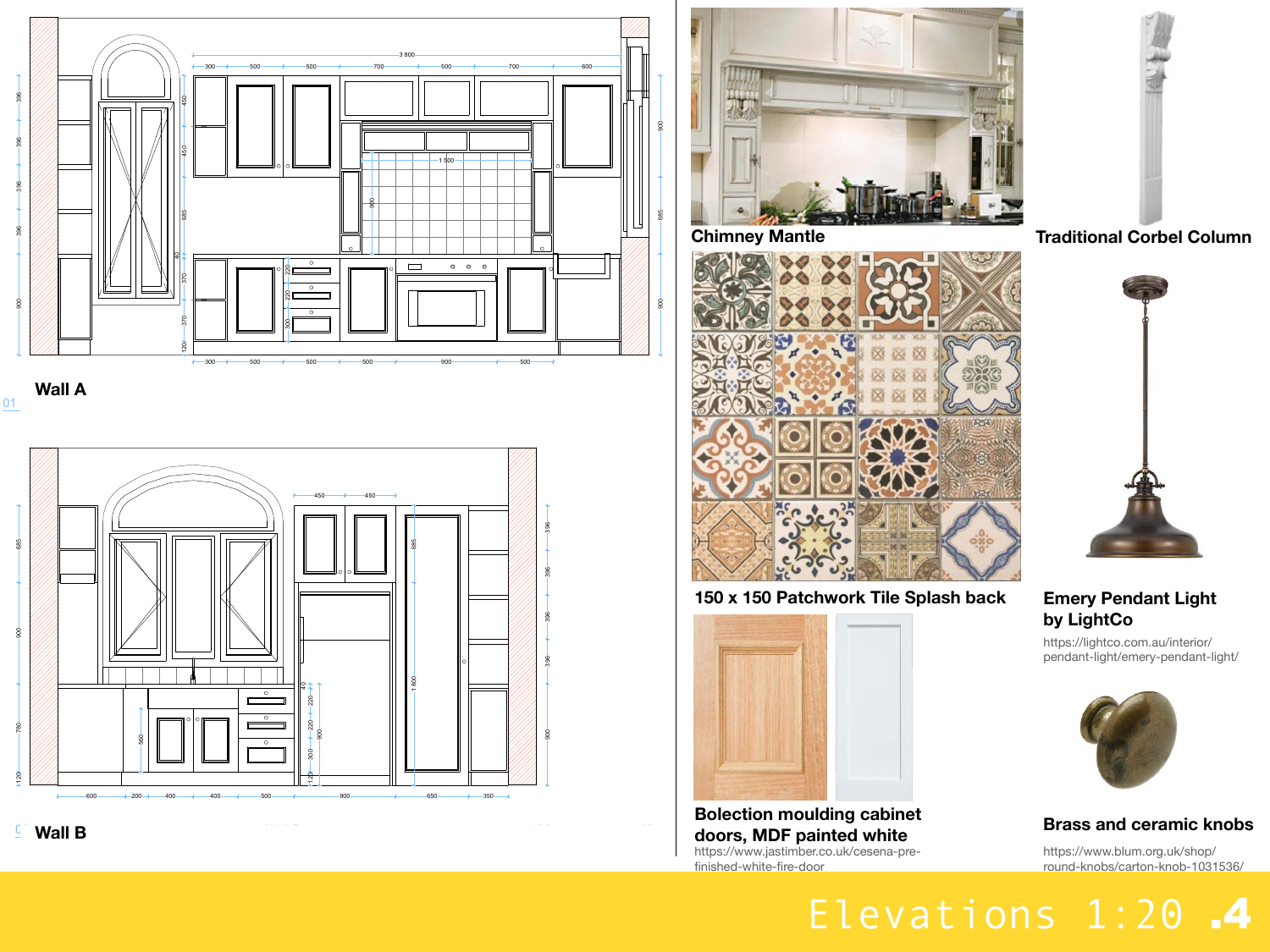





 $\frac{1}{2}$  which can be a set of  $\frac{1}{2}$  which can be a set of  $\frac{1}{2}$  which can be a set of  $\frac{1}{2}$  which can be a set of  $\frac{1}{2}$  which can be a set of  $\frac{1}{2}$  which can be a set of  $\frac{1}{2}$  which can be a set **Wall C Wall D**



Cabinet Doors Bench top - solid timber

Cabinet Doors **Bench top - solid timber Cabinet Doors with glass panels 15 Island** 

**Island** 

 $-0,350$ 0,014

#### Elevations 1:20 .4 450 50 250

 $-0,720$  0,720

0,016  $-0,285$ 0,095